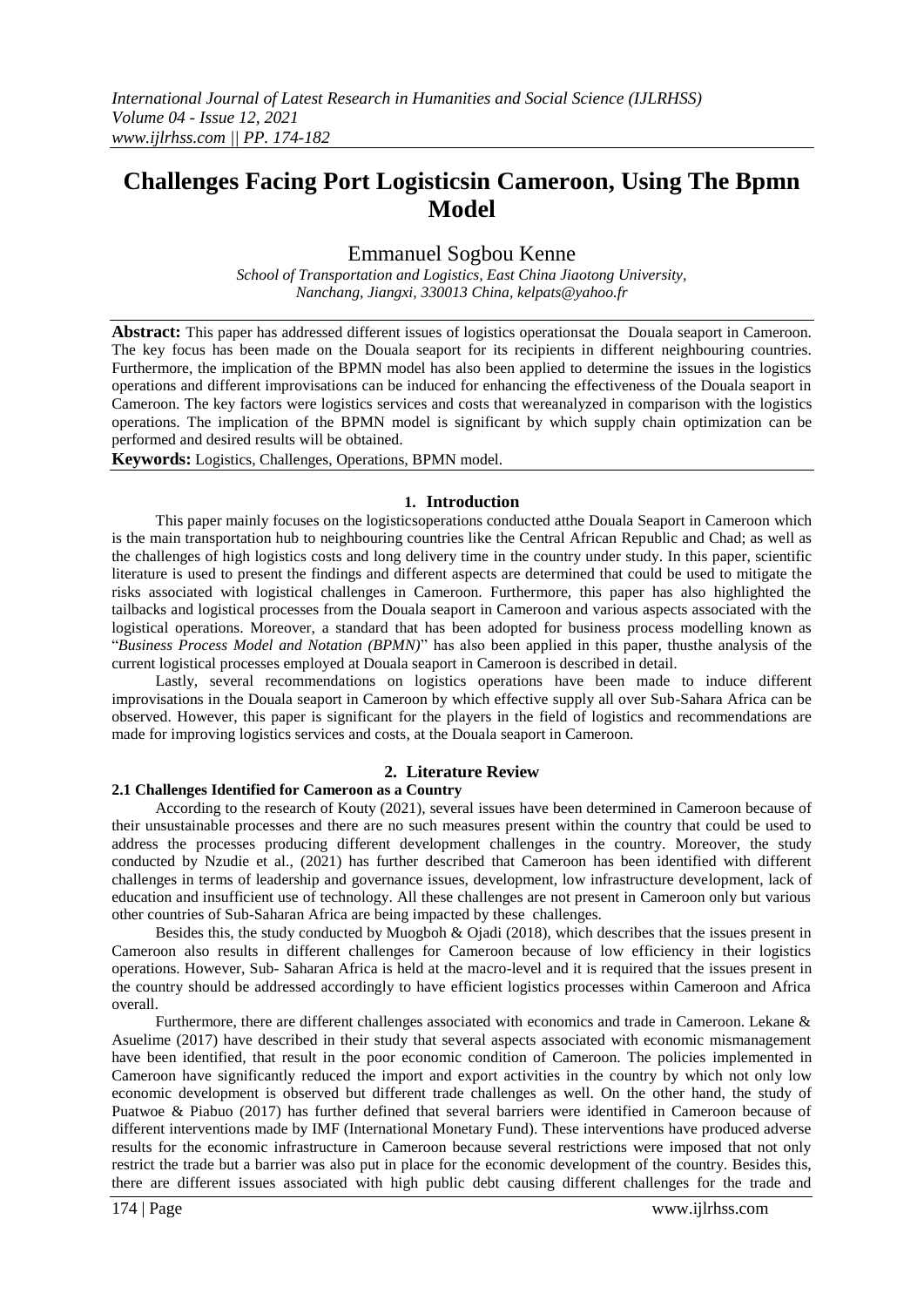## *www.ijlrhss.com || PP. 174-182*

economic development in Cameroon. A rise of 45.8% in the debt has been observed in 2020 from the year 2007 that results negatively for the country because low trade is observed by which several economic challenges are determined that negatively impact the overall GDP of the country (Group A, 2021).

### **2.2 Logistics and Logistics Performance in Cameroon**

According to the research of LeMay et al., (2017), the term supply chain refers to the planning and management of the activities associated with sourcing and procurement along with all the activities used for logistics management. This also includes the collaboration with the supplier along with third-party resources from whom the material has been procured. Furthermore, the study conducted by Kamgang et al., (2020) defines that logistics and its management is used to perform different planning activities and the flow of goods are evaluated from the point of origin to point of consumption. It has been analyzed from the study of Bölsche & Herbinger (2014) that defines the importance of terms effective and efficient in the logistics operations. This study has further described that for the humanitarian firms, it is required to have effective and efficient logistics operations considering the overall logistics cost. With the influence of optimal logistics service that is safe, quick and reliable, the logistics operations performed by humanitarian organizations provide vital means to vulnerable people. On the other hand, Piyachat (2017) has also defined the importance of saving logistics costs that describes the level of efficiency of the logistics performance system.

In a report published by WTO (2015), it has been analyzed that Kenya and Nigeria in Sub-Saharan Africa have been listed at the top position with LPI ranks of 75 and 74 respectively. However, the score of Cameroon is determined to be below average (see figure 1).

|                            | <b>Cameroon</b><br>(Rank 142) | $Sub-$<br><b>Saharan</b><br>Africa | <b>USA</b><br>(Rank 9) | <b>Germany</b><br>(Rank 1) |
|----------------------------|-------------------------------|------------------------------------|------------------------|----------------------------|
| 1) Customs                 | 1.86                          | 2.27                               | 3.37                   | 4.10                       |
| 2) Infrastructure          | 1.85                          | 2.27                               | 4.18                   | 4.32                       |
| 3) International shipments | 2.20                          | 2.49                               | 3.45                   | 3.74                       |
| 4) Logistics competence    | 2.52                          | 2.41                               | 3.97                   | 4.12                       |
| 5) Tracking and tracing    | 2.52                          | 2.48                               | 4.14                   | 4.17                       |
| 6) Timeliness              | 2.80                          | 2.84                               | 4.14                   | 4.36                       |
| <b>LPI</b> score           | 2.30                          | 2.46                               | 3.92                   | 4.12                       |

Figure 1: Logistics Performance Index Score (Source: Schumann-Bölsche et al., 2015)

Arvis et al., (2014) further described in their study that the score of logistics performance index (LPI) is based on the weighted average of the country. However, in Cameroon, it has been determined that several shortcomings are present by which different lacks in the connectivity with the logistical processes are determined. This produces an adverse impact for Cameroon to have effective supply chain operations and various lacks are also identified in connection with global supply networks. On the other hand, different other issues were also determined in the logistics management of Cameroon because a noticeable lack in the visibility and controllability of logistics is present that significantly reduces the logistics performance of the country. Based on these factors, several negative consequences for the logistics performance of Cameroon are determined because congestion with the sensitive hubs are obtained and the required connection with central distribution hubs and ports are not present in the operations. However, the study conducted by Schumann-Bölsche (2018) has described that in Cameroon the issues in their logistics management also leads towards high supply chain cost along with the lead time by which the required material is not delivered to the people within the given time. Another study of Motta et al., (2019) has mentioned that in Cameroon different issues associated with transportation, storage and distribution also result adversely on the logistics management in the country.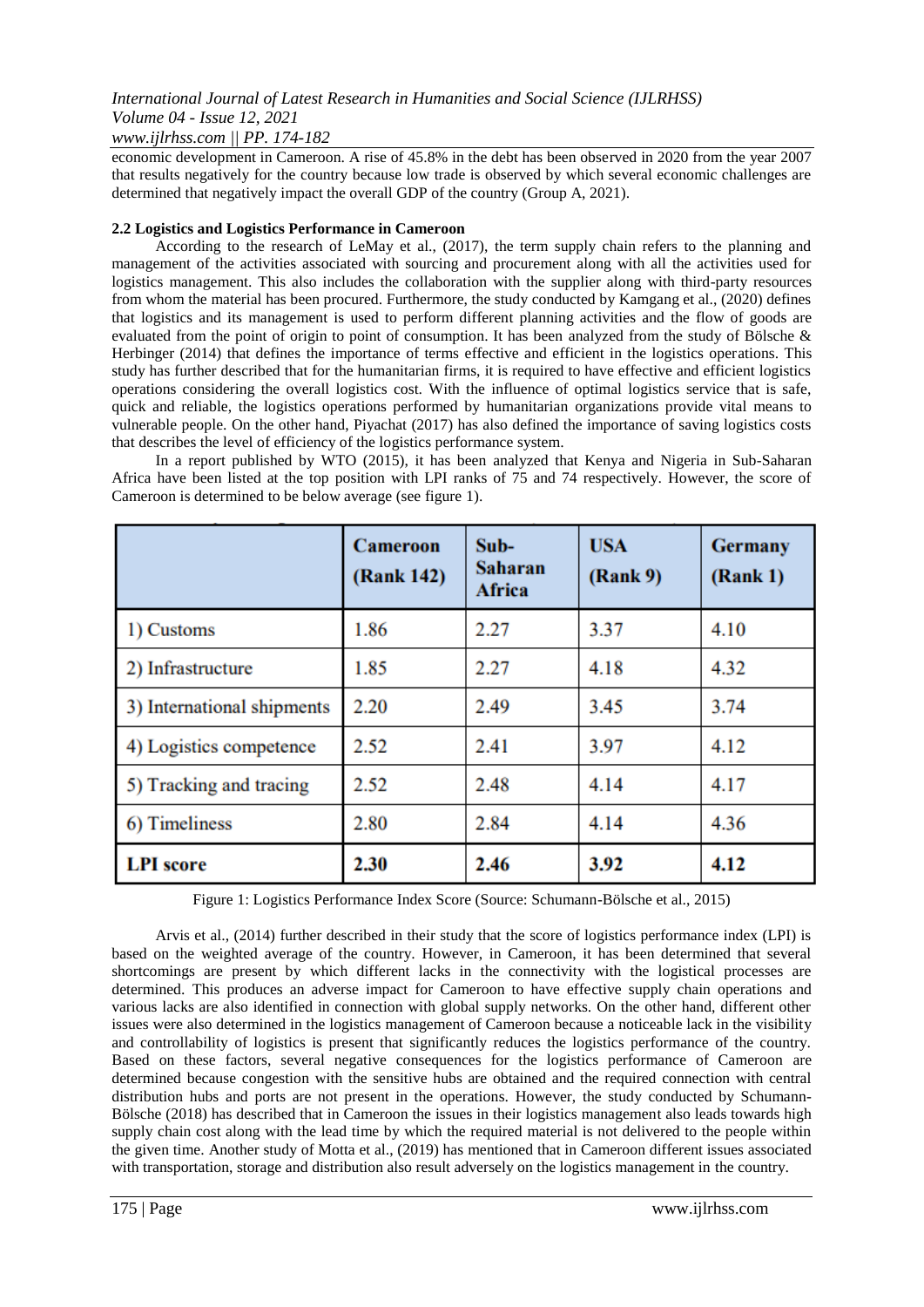### **2.3 Cost Challenges for Douala Seaport**

According to the report published by the World Bank, it has evaluated significant issues are present at the Douala seaport, which result in the high cost of the logistics operations (Cameroon, 2021). It has been determined that the Douala seaport is the central hub in Cameroon and it is also recognized as a major constraint in the growth of Cameroon. Various inefficiencies were observed at the Douala seaport since 1990 and till today have not been resolved yet. Based on these factors, Douala Seaport has been recognized as the least efficient port in Cameroon that does not increase the overall cost of the logistics operations but the associated parties also face different issues because of several delays they have to face during the seaport operations (Cameroon business report, 2021).

On the other hand, Kahyarara (2018) has also described that long cargo dwell time are present at the Douala seaport, with more than 45% of the container traffic generated through theport and it is the largest container traffic that has been observed from any port in Cameroon. This results in various challenges because an average of 19 days' delay is observed for the containers to transit towards their respective locations. This has been further evaluated from the study of Lee et al., (2018) that describes that high cost at the Douala Seaport is observed because of the broad-tailed multimodal distribution. This cause several uncertainties within the cargo ship and high shipping costs are observed because the associated parties are required to increase their inventory levels resulting in low logistics operations within Cameroon (Muogboh & Ojadi, 2018). This further describes that the use of classical parametric distributions also results in significant delay and the shippers are required to pay high costs because of the long delays as the ship has to wait for approximately 19 days to move towards their required destination (Syler & Venkatesh, 2018). Furthermore, Bile (2020) has also described that the distribution methods are least considered which results in different delays within the shipment and they have affected adversely because of the high dwell time and the cost of the overall shipment is increased to the desired extent. More than 50% of the shipments have to pay high costs because of the long delays and several issues are also obtained because of different policies that have been implemented at the Douala seaport. These delays have been recognized as abnormal delays and in various cases, the ships can take time up to 200 days to be cleared from the port. Moreover, the study conducted byAminatou et al., (2018) has also addressed that the concentration of the shipping flows has been identified as another issue that increases the shipment cost and delays are observed in the transition period from the Douala seaport. The disruption pattern results in different congestions by which later clearance of shipment is observed and high penalties have to be paid by the shippers, which increases the overall cost of the final product (Duzbaievna Sharapiyeva et al., 2019).

## **3. Materials and Methods**

This paper aims to evaluate the on-time optimization of logistics at the Douala seaport in Cameroon in which different aspects have been evaluated to induce different strategies by which the identified shortcomings can be addressed in the desired manner. However, the method adopted in this paper is to evaluate the processes at the Douala seaport by which different logistical practices are analyzed. However, the BPMN model has been applied to perform the analysis. The BPMN model was sufficient in this study because different flow objects are interconnected that mainly include pools, objects, artifacts and swim lanes and they are used as the standard method within this paper. On the other hand, several other models are also present like the *"Supply Chain Operations Reference Model (SCOR)",* but this model is not sufficient for this study because it mainly focuses on the logistics operation within an organization and only delivery processes are evaluated. However, there are several limitations determined in using the SCOR model because only performance measures can be evaluated but in the case of Cameroon, several benchmarks and metrics are also required to be evaluated by which the overall performance of Douala seaport logistics can be analyzed.

The reason to select Cameroon for this paper because different issues were determined in their logistics operations at the Douala seaport and this seaport has been recognized as a prime significance for different supply chain activities in Sub-Saharan Africa. Based on the importance of Cameroon, a comparison has been made with other seaports like Dar Es Salaam port located in Tanzania. Moreover, the seaport is selected in this paper because the low importance of railways and airports is present in Sub-Saharan Africa. Seaports are the main channel by which international supply chain operations are performed and road transport is used to supply the goods within the country (Schumann & Streit-Juotsa, 2014).

#### **4. Results and Discussion**

This paper provides detailed information regarding the use of the BPMN model. However, further analysis has been conducted to evaluate the logistical processes associated with the logistics costs and logistics services. Below figure 2 describes the operations that are performed at the Douala seaport. Furthermore, the key factors are involved in the process model starting from top to bottom covering eight lanes of pools and swim of the BPMN model. All the recipients are present on the top in grey colour covering different humanitarian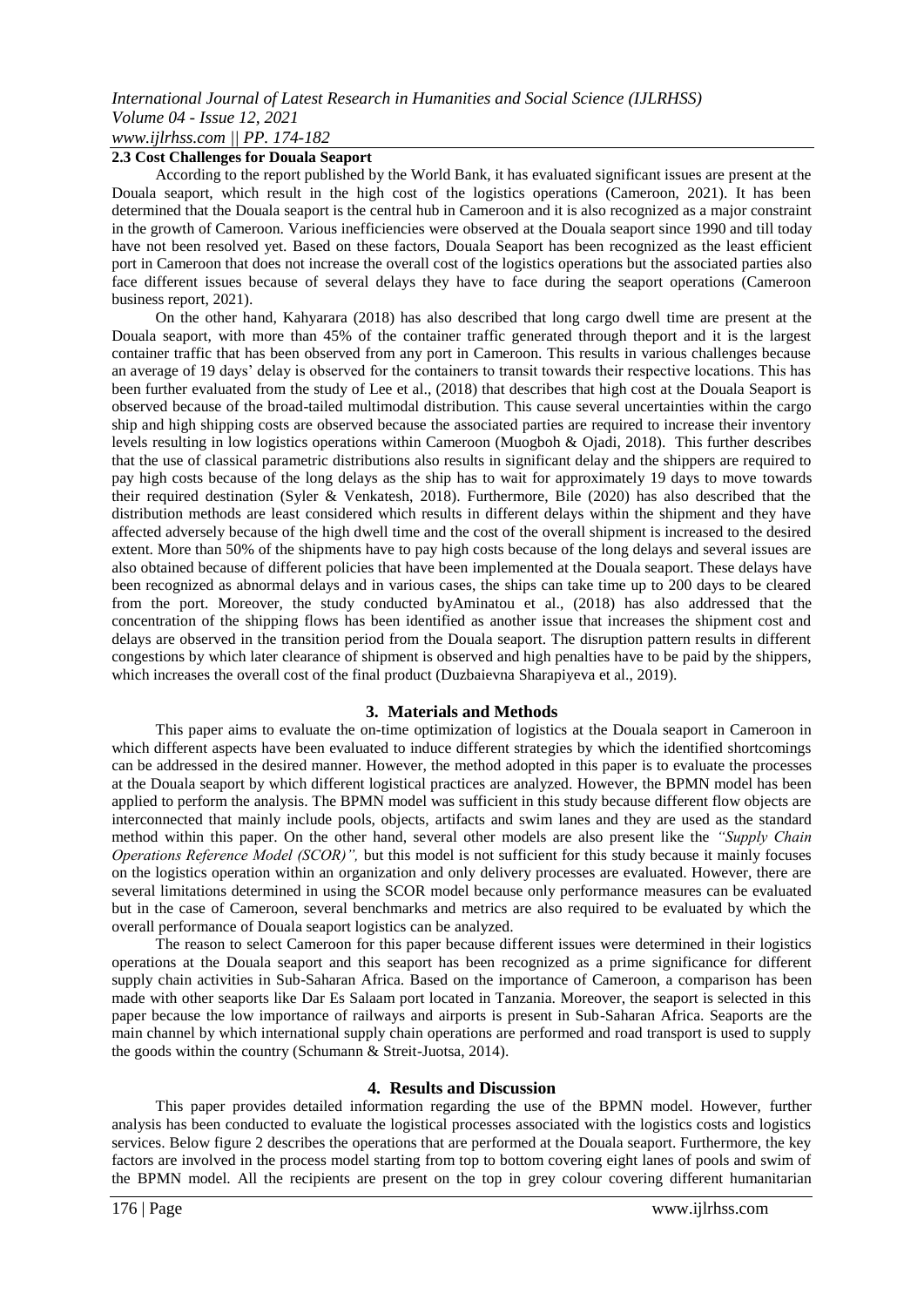*www.ijlrhss.com || PP. 174-182*

organizations, customs authorities, port authorities. Furthermore, the truck carrier and ocean carrier are also present as highlighted in yellow at the bottom of figure 2. On the other hand, various parts of figure 2 are further scaled in Figures 3 and 4 because of the complex nature of the model. This allows to have clear visibility of all the processes and a detailed understanding can be developed.



Figure 2:Business Process Model for Logistics in Cameroon in Douala Seaport

Figure 3below illustrates the view of one pool and swim lanes among the eight as it has been described in figure 2. However, each pool and swim lane defines each actor that is present in the whole logistics operations and figure 3 defines the forwarding agent. All the accepted requests for the processes are followed by the flow objects describing all the case activities and different dealings with the important documents are also done. On the other hand, all the gateways, activities and events are connected as illustrated by the arrows. Moreover, two gateways are the part of figure 5 in which *"X"* defines the decision (XOR) and *"+"* for all the parallel processes (AND).



Figure 3: Logistics Operations in Cameroon

It has been analyzed that the forwarding agent is liable for all the processes along with the documentation process because of the different complexities present at the Douala seaport in Cameroon. The key focus has been made on the transit documents. On the other hand, all these processes are associated with other actors like customs agencies. The use of the BPMN model allows the development of different blockages along with this missing effectiveness, which shows this produces an adverse impact on the logistical processes at the Douala seaport. Figure 4 illustrates only one example from where cost and time are wasted (Schumann & Streit-Juotsa, 2014).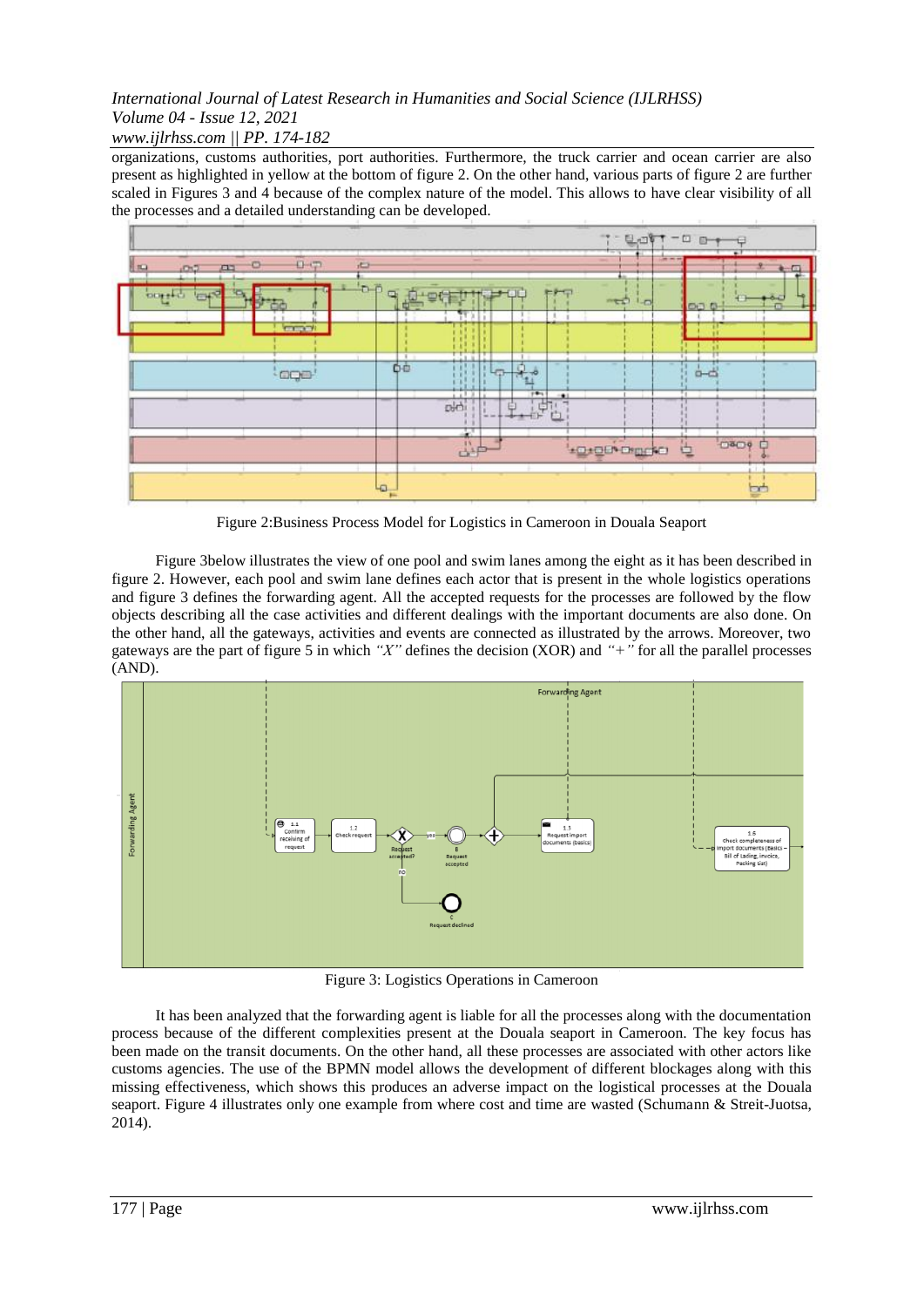*International Journal of Latest Research in Humanities and Social Science (IJLRHSS) Volume 04 - Issue 12, 2021 www.ijlrhss.com || PP. 174-182*



Figure 4: Logistics Process Model in Cameroon

Figure 5 defines the end of the process model where a clientacknowledges the reception of goods and provides feedback.



Figure 5: Cameroon Logistics Process Model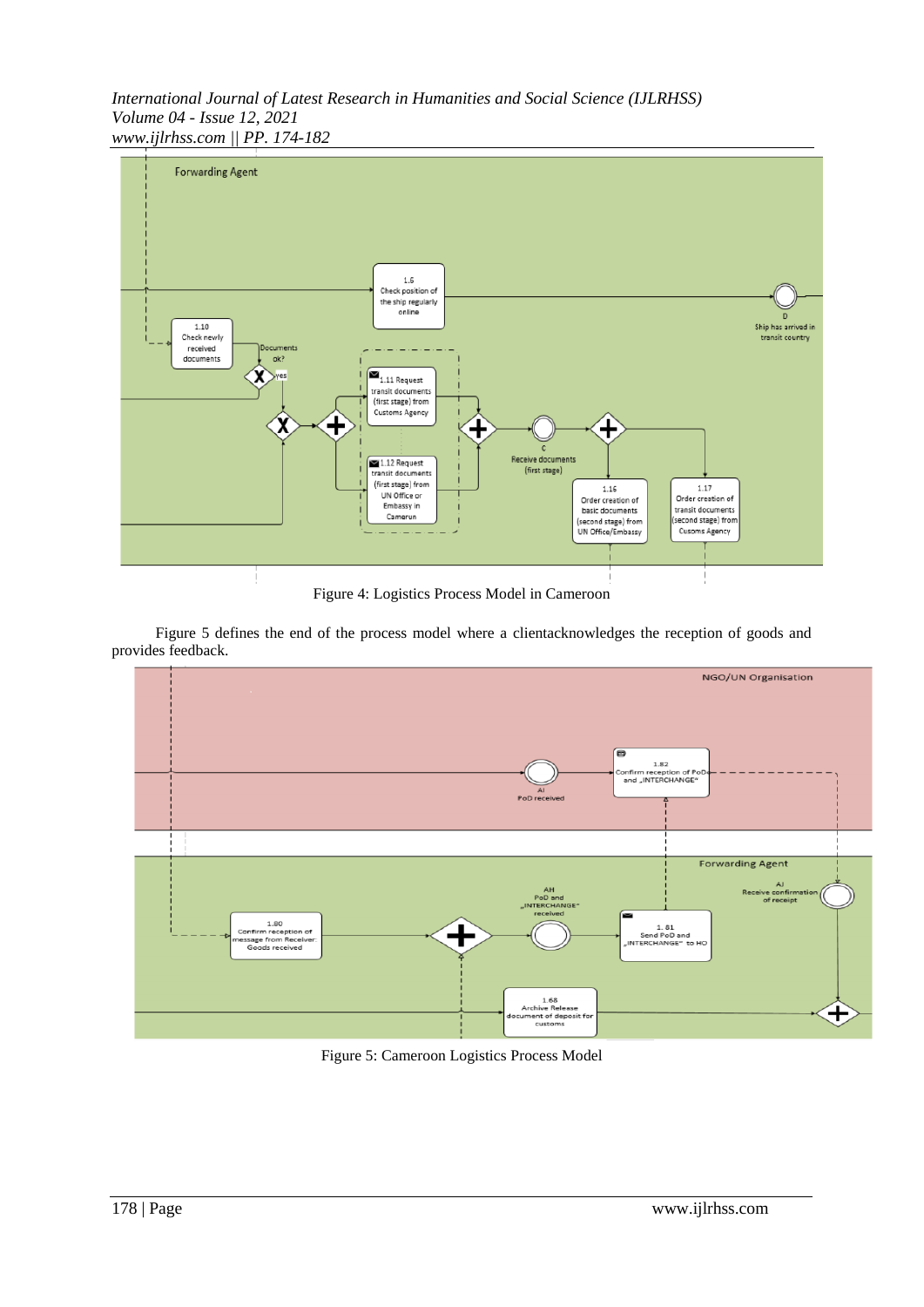*www.ijlrhss.com || PP. 174-182*

The combination of the statistics and model of logistics processes, various drawbacks in the logistics operation at Douala seaport in Cameroon has been compiled (see figure 6). Different contributing factors mainly include low education level, low infrastructure development and political instability. It has been evaluated that in Cameroon these factors are three times higher, producing different issues because of increasing delivery time and more than double costs are also determined (Kamgang et al., 2020).

|                                             | <b>Cameroon</b><br>Logistics<br>Performance<br><b>Index Rank</b><br>142 | <b>USA</b><br>Logistics<br>Performance<br><b>Index Rank</b> | <b>Germany</b><br>Logistics<br>Performance<br><b>Index Rank</b> |
|---------------------------------------------|-------------------------------------------------------------------------|-------------------------------------------------------------|-----------------------------------------------------------------|
| Lead-time port and airport (days)           | ς                                                                       |                                                             |                                                                 |
| Lead-time land supply chain (days)          |                                                                         |                                                             |                                                                 |
| Sum lead-time port and land (days)          | 16                                                                      |                                                             |                                                                 |
| Costs <sup>*</sup> port and airport (US \$) | 1817                                                                    | 769                                                         | 892                                                             |
| Costs land supply chain (US \$)             | 3464                                                                    | 944                                                         | 1 3 2 6                                                         |
| Sum costs port and land (US \$)             | 5 2 8 1                                                                 | 1 7 1 3                                                     | 2 2 1 8                                                         |
| *Costs: Typical charge for a 40-foot dry    |                                                                         |                                                             |                                                                 |
| container or a semi-trailer, total freight  |                                                                         |                                                             |                                                                 |
| including agent fees, port and other        |                                                                         |                                                             |                                                                 |
| charges                                     |                                                                         |                                                             |                                                                 |

Figure 6: Comparison of Cost and Import Time Between Cameroon and Developed Countries

Furthermore, different photographs have been taken from the main seaports located in sub-Saharan Africa in which various blockages can be determined that hinders the logistics process (see Figures 7 and 8). These pictures illustrate the typical system present in their seaports. Figure 7shows that maritime vessels are held for five to ten days until they get the pass to travel through the seaport.



Figure 7: Maritime Vessel Waiting Area

Besides this, several issues associated with the capacity has been determined that produces a negative impact on the logistics operations. Figure 8shows the internal situation of the seaports located in Sub-Saharan Africa. Furthermore, different blockages are also present for the rail and road transport and due to these, goods are kept on the seaports more than the usual time. It has been analyzed that the core reasons underpinning the capacity issues are because appropriate measures are not present for warehousing and the handling process is not done as per the requirement (Raballand et al., 2012).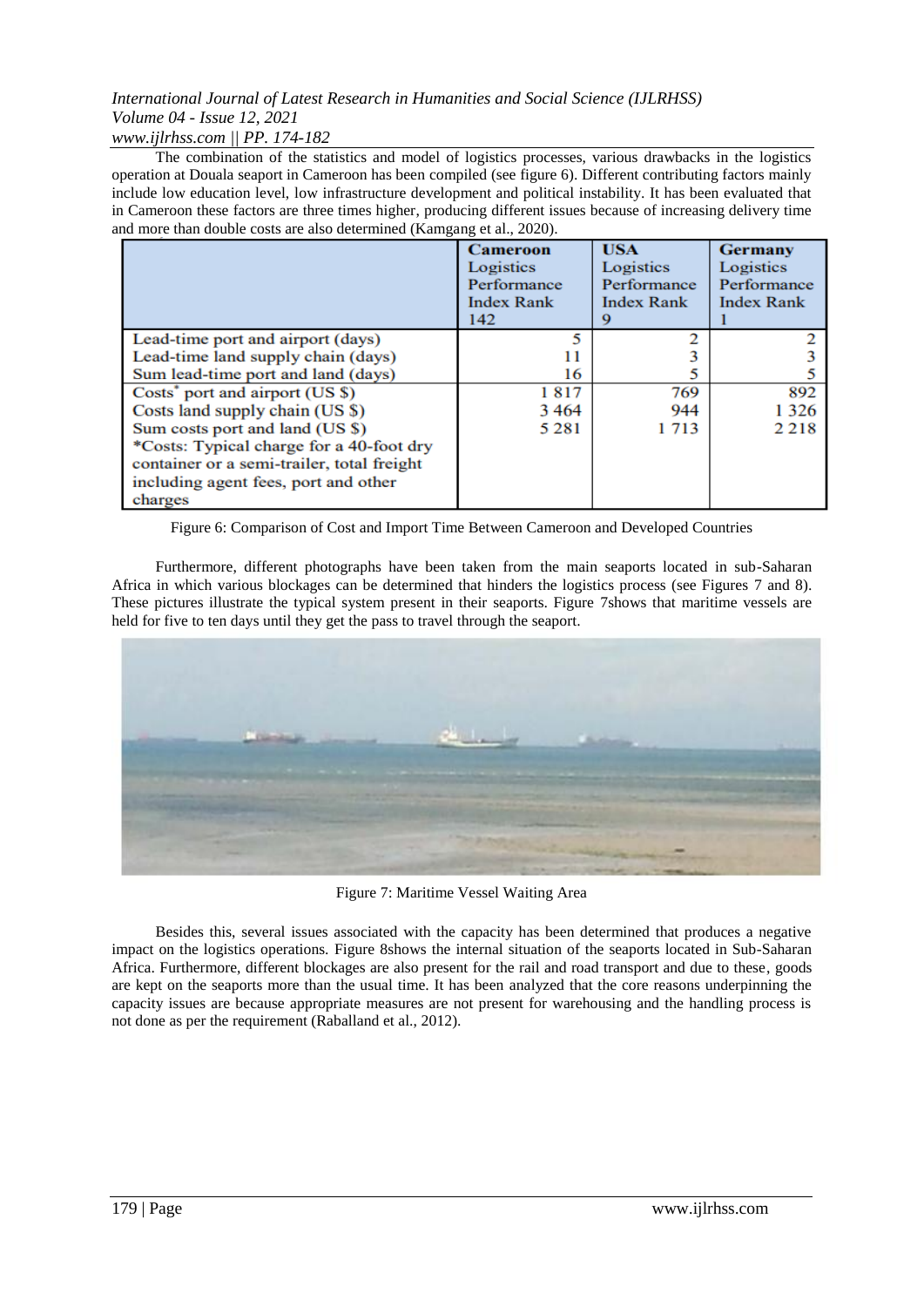*International Journal of Latest Research in Humanities and Social Science (IJLRHSS) Volume 04 - Issue 12, 2021 www.ijlrhss.com || PP. 174-182*



Figure 8: Capacity Issues at Seaport

Furthermore, in the study conducted by Plane (2021), it has been determined that the issues associated with political instability cannot be changed if different changes in logistics operations are induced. This means that different changes are required in policies by which difficult conditions present in the Douala seaport can be addressed and the logistics operations can be performed smoothly and timely.

## **5. Conclusion**

This paper has identified the following issues at the Douala seaport in Cameroon, which are mainly poor infrastructure development, high custom charges, complicated bureaucracy, fewer qualified staff and bad governance, producing serious consequences on the logistics operations. It can be concluded that there is no such clarity and transparency present regarding the Cameroon logistics operations as compared to other developed countries. However, the model proposed in this paper can be significant by which the issues identified can be addressed in each step and a sustainable and effective logistics process can be obtained for Cameroon.

## **5.1 Recommendations**

The following are the recommendations that could be applied accordingly in logistics operations in Cameroon:

- Several improvements should be introduced in the BPMN process model for the optimization of logistics operations in Cameroon.
- Different indicators for logistics management should be introduced to maintain the effectiveness and efficacy of the Cameroon logistics operations.
- The Cameroon government is required to introduce different benchmarks in their logistics processes for the associated actors. This will allow having effective corporation and communication among the associated parties.
- The Cameroon government is required to revise their supply chain policies to minimize the identified delays and the logistics operations can be performed at a low cost.
- A comparison should be made with the seaports working in the developed countries to enhance the overall efficiency of the Douala seaport.
- Different measures for investments should be induced within the existing infrastructure to introduce various improvisations.
- The issues associated with political instability should be addressed on priority to implement all the above-defined recommendations.

## **References**

- [1]. Aminatou, M., Jaqi, Y., & Okyere, S. (2018). Evaluating the impact of long cargo dwell time on port performance: An evaluation model of Douala International Terminal in Cameroon. *Archives of Transport*, *46*.
- [2]. Arvis, J. F., Saslavsky, D., Ojala, L., Shepherd, B., Busch, C., & Raj, A. (2016). Trade logistics in the global economy: the logistics performance index and its indicators.
- [3]. Bile, O. (2020). The Economic Organization of Television in Cameroon: Challenges and Prospects. *Theoretical Economics Letters*, *10*(03), 718.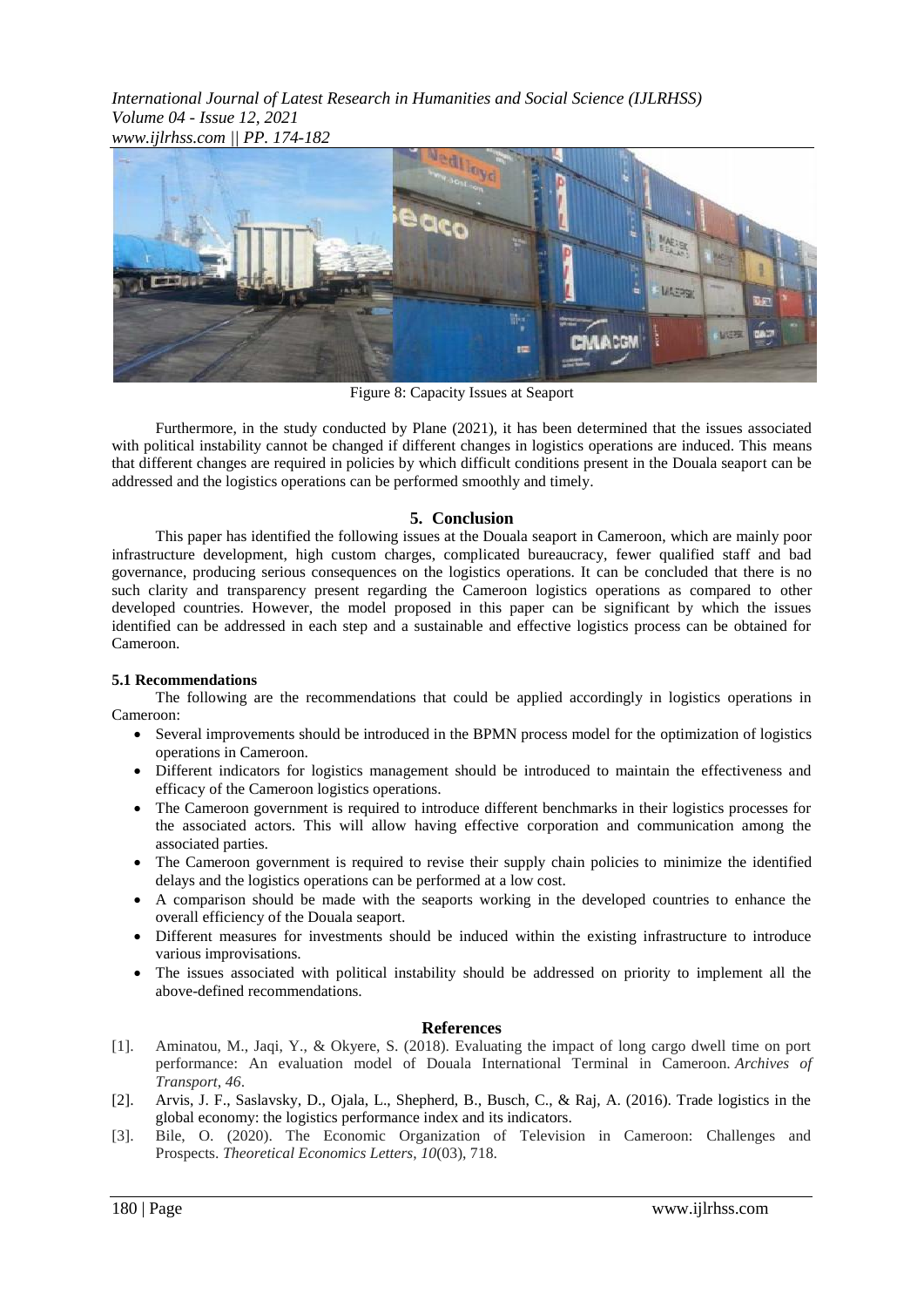*www.ijlrhss.com || PP. 174-182*

- [4]. Bölsche, D., & Herbinger, W. (2014). Food security through humanitarian logistics. Nutrition Guaranteed, 89-106
- [5]. Cameroon: Enhancing the Efficiency of the Port of Douala for a More Sustainable Growth. (2021). Retrieved 2 July 2021, from [https://www.worldbank.org/en/news/press-release/2015/02/11/cameroon](https://www.worldbank.org/en/news/press-release/2015/02/11/cameroon-enhancing-the-efficiency-of-the-port-of-douala-for-a-more-sustainable-growth)[enhancing-the-efficiency-of-the-port-of-douala-for-a-more-sustainable-growth](https://www.worldbank.org/en/news/press-release/2015/02/11/cameroon-enhancing-the-efficiency-of-the-port-of-douala-for-a-more-sustainable-growth)
- [6]. Duzbaievna Sharapiyeva, M., Antoni, A., & Yessenzhigitova, R. (2019). The impact of port transportlogistics infrastructure and lpi for economic growth: On the example of landlocked countries. *Pomorstvo*, *33*(1), 63-75.
- [7]. Group, A. (2021). Cameroon Economic Outlook. Retrieved 14 June 2021, from https://www.afdb.org/en/countries-central-africa-cameroon/cameroon-economic-outlook
- [8]. Kahyarara, G. (2018). Maritime transport in Africa: challenges, opportunities, and an agenda for future research.
- [9]. Kamgang, N. I. G., Bidisse, A., & Tsapi, V. (2020, February). Flow Management Tools and Techniques for Logistics Performance: An Application to the Logistics Service Sector in Cameroon. In *International Conference on Dynamics in Logistics* (pp. 148-158). Springer, Cham.
- [10]. Kamgang, N. I. G., Bidisse, A., & Tsapi, V. (2020, February). Flow Management Tools and Techniques for Logistics Performance: An Application to the Logistics Service Sector in Cameroon. In *International Conference on Dynamics in Logistics* (pp. 148-158). Springer, Cham.
- [11]. Kouty, M. (2021). Green Supply Chain Management Practices and Firm Characteristics: Evidence from Cameroon. In *Green Supply Chain*. IntechOpen.
- [12]. Lee, P. T. W., Hu, Z. H., Lee, S. J., Choi, K. S., & Shin, S. H. (2018). Research trends and agenda on the Belt and Road (B&R) initiative with a focus on maritime transport. *Maritime Policy & Management*, *45*(3), 282-300.
- [13]. Lekane, G. M., & Asuelime, L. (2017). One country, three colonial legacies: the politics of colonialism, capitalism and development in the pre-and post-colonial Cameroon.
- [14]. LeMay, S., Helms, M. M., Kimball, B., & McMahon, D. (2017). Supply chain management: the elusive concept and definition. *The International Journal of Logistics Management*.
- [15]. Lutz, C., & Olthaar, M. (2017). Global value chains and smallholders in Sub-Saharan Africa.
- [16]. Mhelembe, K., & Mafini, C. (2019). Modelling the link between supply chain risk, flexibility and performance in the public sector. *South African Journal of Economic and Management Sciences*, *22*(1), 1-12.
- [17]. Motta, P., Porphyre, T., Handel, I. G., Hamman, S. M., Ngu Ngwa, V., Tanya, V. N., ... & Bronsvoort, B. (2019). Characterizing Livestock Markets, Primary Diseases, and Key Management Practices Along the Livestock Supply Chain in Cameroon. *Frontiers in veterinary science*, *6*, 101.
- [18]. Muogboh, O. S., & Ojadi, F. (2018). Indigenous Logistics and Supply Chain Management Practice in Africa. In *Indigenous Management Practices in Africa*. Emerald Publishing Limited.
- [19]. Muogboh, O. S., & Ojadi, F. (2018). Indigenous Logistics and Supply Chain Management Practice in Africa. In *Indigenous Management Practices in Africa*. Emerald Publishing Limited.
- [20]. Nzudie, H. L. F., Zhao, X., Liu, G., Tillotson, M. R., Hou, S., & Li, Y. (2021). Driving force analysis for food loss changes in Cameroon. *Journal of Cleaner Production*, *278*, 123892.
- [21]. Piyachat, B. (2017). The relationships among resources' commitment reverse logistics innovation reverse logistics performance and reverse logistics cost savings: Manufacturing vs service industry. *Journal of Administrative and Business Studies*, *3*(3), 122-135.
- [22]. Plane, P. (2021). What Factors Drive Transport and Logistics Costs in Africa?. *Journal of African Economies*.
- [23]. Puatwoe, J. T., & Piabuo, S. M. (2017). Financial sector development and economic growth: evidence from Cameroon. *Financial Innovation*, *3*(1), 1-18.
- [24]. Raballand, G., Refas, S., Beuran, M., & Isik, G. (2012). *Why does cargo spend weeks in sub-Saharan African ports? Lessons from six countries*. The World Bank.
- [25]. Schumann, A. & Streit-Juotsa, L. (2014). Distributing medical Products in Cameroon status quo and measures to enhance logistic performance. Paper presented at 25th Annual Conference POMS (Production and Operations Management Society)
- [26]. Schumann-Bölsche, D. (2018). Information Technology in Humanitarian Logistics and Supply Chain Management. In *The Palgrave Handbook of Humanitarian Logistics and Supply Chain Management* (pp. 567-590). Palgrave Macmillan, London.
- [27]. Schumann-Bölsche, D., Schön, A. M., & Streit-Juotsa, L. (2015). Modeling and analyzing logistical processes in Cameroon from Douala seaport to the hinterland. *Journal of Global Business and Technology*, *11*(2), 31.